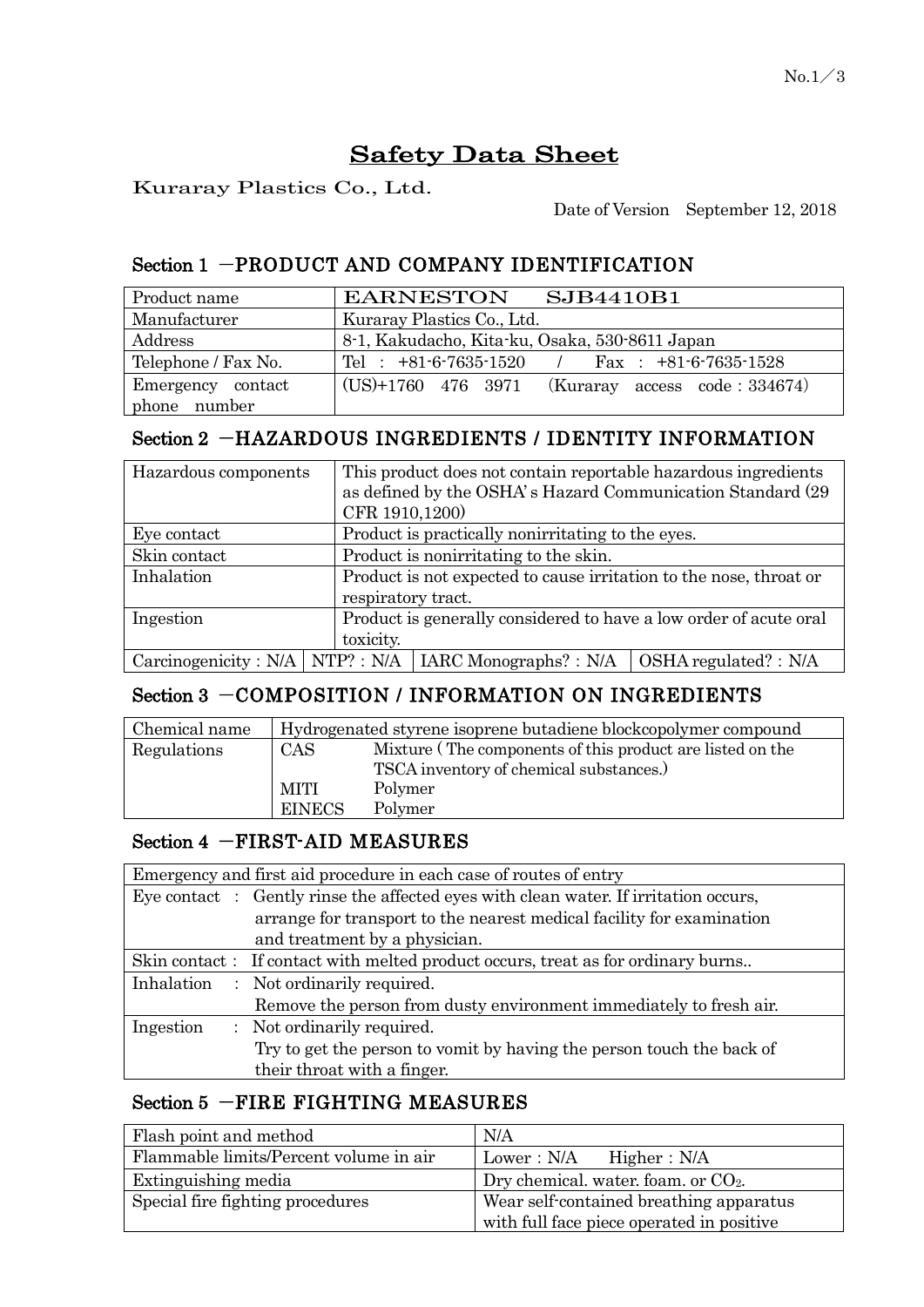|                                    | pressure mode. |
|------------------------------------|----------------|
| Unusual fire and explosion hazards |                |

#### Section 6-ACCIDENTAL RELEASE MEASURES

Method for Cleaning up : Normal procedures for clean-up. Use good housekeeping practices. Shovel and sweep up or use industrial vacuum cleaner. Put into containers for reclaiming or disposal.

#### Section 7 -HANDLING AND STORAGE

Spill or leak procedures

Take up mechanically, then put into containers for reclaiming or disposal.

Waste disposal method

 Burn in a chemical incinerator. Don't flush into the sewer. Observe local regulations, if any.

Precautions to be taken in handling and storing

- Handling : Use in the well-ventilated areas. Avoid vapors from heated product.
- Storing : Practice good housekeeping. Do not allow product to accumulate in processing area.

Other precautions : None

# Section 8 -EXPOSURE CONTROLS/PERSONAL PROTECTION

| Respiratory protection  | Keep working area well ventilated. Use a respirator as     |
|-------------------------|------------------------------------------------------------|
|                         | required to prevent overexposure.                          |
| Protective clothing     | Safety glasses and protective clothing should be worn when |
|                         | product is heated in processing.                           |
| Work hygienic practices | Practice good personal hygiene after using this material.  |

#### Section 9 -PHYSICAL AND CHEMICAL PROPERTIES

| Boiling point           | N/A                         | Specific gravity $(H_2O=1)$ | 0.95 |
|-------------------------|-----------------------------|-----------------------------|------|
| Vapor pressure $(Pa)$   | N/A                         | Melting point               | N/A  |
| Vapor density $(AIR=1)$ | N/A                         | Evaporation rate            | N/A  |
| Solubility in water     | Negligible                  | (Butyl acetate=1)           |      |
| Appearance and odor     | Solid, essentially odorless |                             |      |

# Section 10 -STABILITY AND REACTIVITY

| Stability                         | Stable / Hazardous polymerization will not occur. |
|-----------------------------------|---------------------------------------------------|
| Conditions and materials to avoid | Avoid contact with strong oxidizing agents.       |
| Hazardous decomposition products  | N/A                                               |

# Section 11 -TOXICOLOGICAL INFORMATION

#### Effects of Exposure

In case of skin contact, occupational exposure to this material in normal handling and storage has not been reported to cause significant adverse human health effects. Due to its chemical and physical properties, this product does not appear to possess any toxicological properties, which would require special handling other than the good industrial hygiene and safety practices employed with any industrial material of this type.

However, under normal processing conditions, this product will release fumes and vapors. Components of these releases may vary with processing times and temperatures and therefore specific composition cannot be predicted based on current information. These process releases may produce respiratory irritation where such releases are allowed to build up due to inadequate ventilation in the general work area. Good industrial hygiene and safety practices should be used to avoid unnecessary exposures.